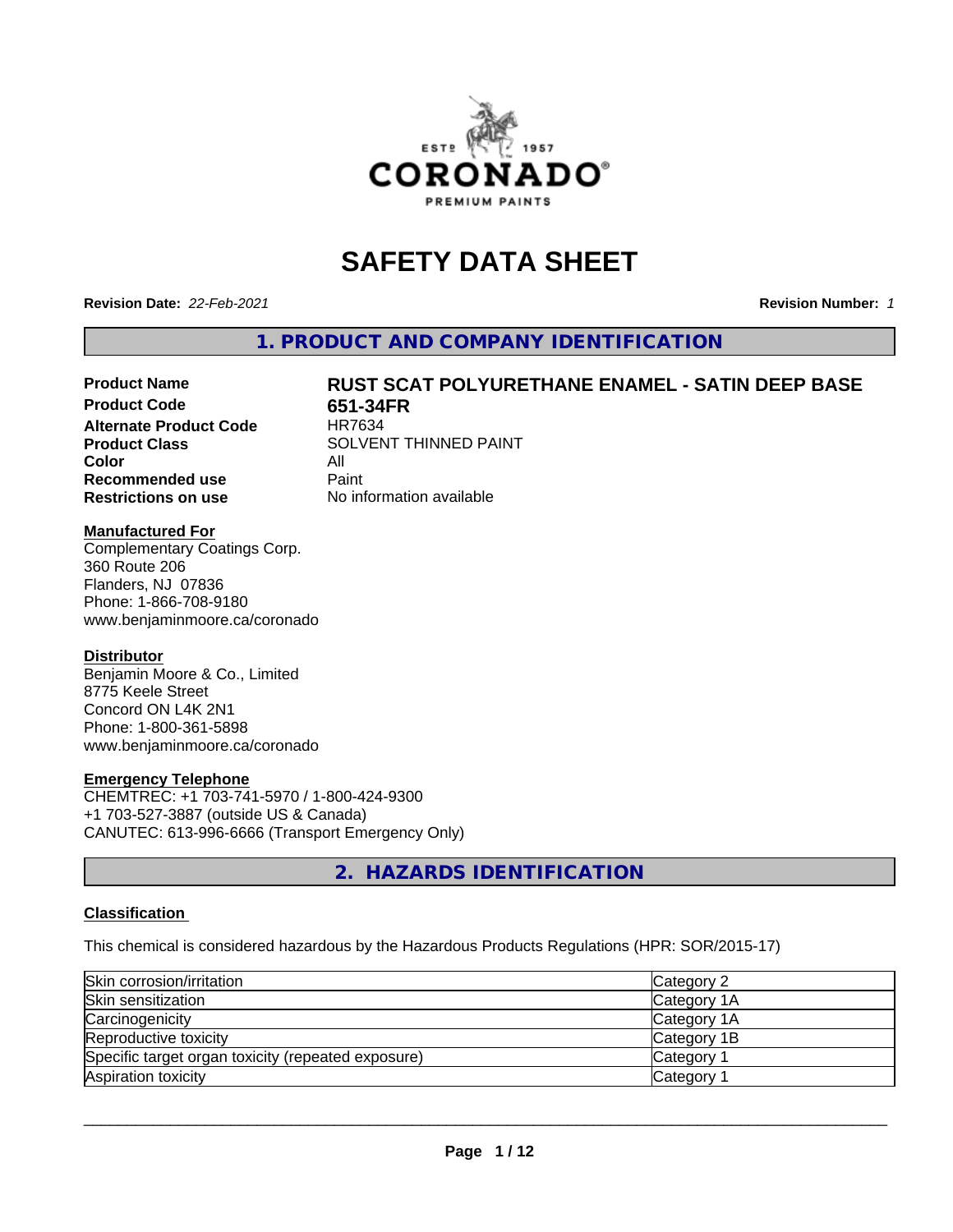| --<br>.,<br>` liauids<br>Flar<br>Table                                 | $-$<br>-16 |
|------------------------------------------------------------------------|------------|
| .<br>Physica<br>hazard<br>classified<br>herwise<br>not<br>otł<br>Sital | 10         |

\_\_\_\_\_\_\_\_\_\_\_\_\_\_\_\_\_\_\_\_\_\_\_\_\_\_\_\_\_\_\_\_\_\_\_\_\_\_\_\_\_\_\_\_\_\_\_\_\_\_\_\_\_\_\_\_\_\_\_\_\_\_\_\_\_\_\_\_\_\_\_\_\_\_\_\_\_\_\_\_\_\_\_\_\_\_\_\_\_\_\_\_\_

#### **Label elements**

# **Danger**

#### **Hazard statements**

Causes skin irritation May cause an allergic skin reaction May cause cancer May damage fertility or the unborn child Causes damage to organs through prolonged or repeated exposure May be fatal if swallowed and enters airways Flammable liquid and vapor Risk of spontaneous combustion



**Appearance** liquid **Odor** solvent

#### **Precautionary Statements - Prevention**

Obtain special instructions before use

Do not handle until all safety precautions have been read and understood

Use personal protective equipment as required

Wash face, hands and any exposed skin thoroughly after handling

Contaminated work clothing should not be allowed out of the workplace

Wear protective gloves

Do not breathe dust/fume/gas/mist/vapors/spray

Do not eat, drink or smoke when using this product

Keep away from heat, hot surfaces, sparks, open flames and other ignition sources. No smoking

Keep container tightly closed

Ground/bond container and receiving equipment

Use explosion-proof electrical/ventilating/lighting/equipment

Use only non-sparking tools

Take precautionary measures against static discharge

Immediately after use, place rags, steel wool or waste used with this product in a sealed water-filled metal container or lay flat to dry.

#### **Precautionary Statements - Response**

IF exposed or concerned: Get medical advice/attention **Skin**

If skin irritation or rash occurs: Get medical advice/attention

IF ON SKIN (or hair): Remove/Take off immediately all contaminated clothing. Rinse skin with water/shower

Wash contaminated clothing before reuse

#### **Ingestion**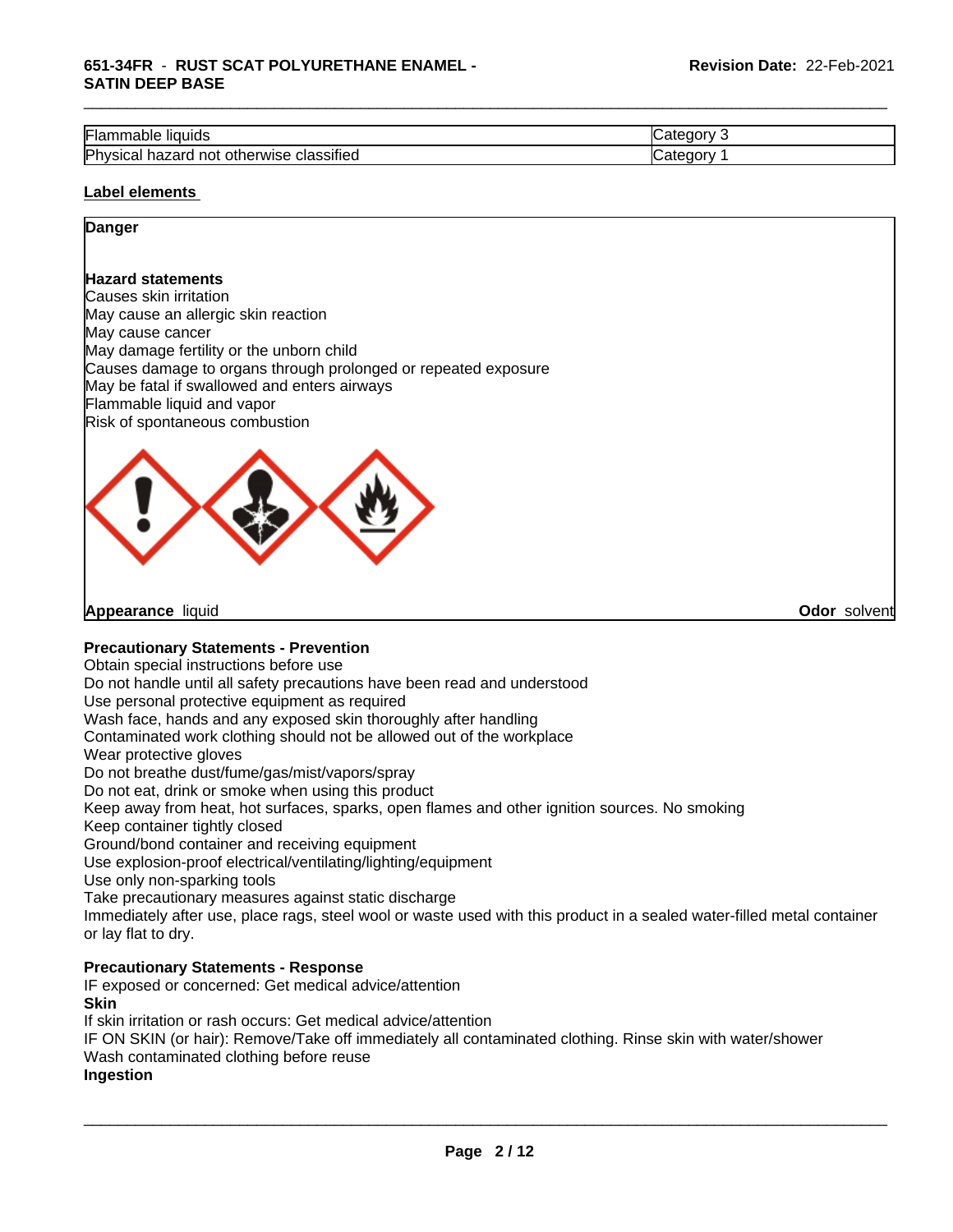IF SWALLOWED: Immediately call a POISON CENTER or doctor/physician Do NOT induce vomiting **Fire** In case of fire: Use CO2, dry chemical, or foam for extinction

**Precautionary Statements - Storage**

Store locked up Store in a well-ventilated place. Keep cool

#### **Precautionary Statements - Disposal**

Dispose of contents/container to an approved waste disposal plant

Materials such as rags used with this product may begin to burn by themselves. After use, put rags in water or lay flat to dry, then discard.

\_\_\_\_\_\_\_\_\_\_\_\_\_\_\_\_\_\_\_\_\_\_\_\_\_\_\_\_\_\_\_\_\_\_\_\_\_\_\_\_\_\_\_\_\_\_\_\_\_\_\_\_\_\_\_\_\_\_\_\_\_\_\_\_\_\_\_\_\_\_\_\_\_\_\_\_\_\_\_\_\_\_\_\_\_\_\_\_\_\_\_\_\_

#### **Other information**

No information available

# **3. COMPOSITION INFORMATION ON COMPONENTS**

| <b>Chemical name</b>                          | CAS No.    | Weight-%      | Hazardous Material<br>registry number<br>(HMIRA registry #) | Date HMIRA filed and<br>Information Review Act date exemption granted<br>(if applicable) |
|-----------------------------------------------|------------|---------------|-------------------------------------------------------------|------------------------------------------------------------------------------------------|
| Talc                                          | 14807-96-6 | $10 - 30%$    |                                                             |                                                                                          |
| Distillates, petroleum,<br>hydrotreated light | 64742-47-8 | $10 - 30%$    |                                                             |                                                                                          |
| Stoddard solvent                              | 8052-41-3  | $5 - 10%$     |                                                             |                                                                                          |
| Titanium dioxide                              | 13463-67-7 | $5 - 10%$     |                                                             |                                                                                          |
| Hydrotreated heavy naphtha,<br>petroleum      | 64742-48-9 | $1 - 5%$      |                                                             |                                                                                          |
| Limestone                                     | 1317-65-3  | $1 - 5%$      |                                                             |                                                                                          |
| Zinc phosphate                                | 7779-90-0  | $0.25 - 0.5%$ |                                                             |                                                                                          |
| Silica, crystalline                           | 14808-60-7 | $0.25 - 0.5%$ |                                                             |                                                                                          |
| Cobalt bis(2-ethylhexanoate)                  | 136-52-7   | $0.1 - 0.25%$ |                                                             |                                                                                          |

**Confidential Business Information note**

\*The exact percentage (concentration) of composition has been withheld as a trade secret

# **4. FIRST AID MEASURES**

| <b>General Advice</b> | If symptoms persist, call a physician. Show this safety data<br>sheet to the doctor in attendance.                                                                                                                                     |
|-----------------------|----------------------------------------------------------------------------------------------------------------------------------------------------------------------------------------------------------------------------------------|
| <b>Eye Contact</b>    | Immediately flush with plenty of water. After initial flushing,<br>remove any contact lenses and continue flushing for at<br>least 15 minutes. Keep eye wide open while rinsing. If<br>symptoms persist, call a physician.             |
| <b>Skin Contact</b>   | Wash off immediately with soap and plenty of water while<br>removing all contaminated clothes and shoes. If skin<br>irritation persists, call a physician. Wash clothing before<br>reuse. Destroy contaminated articles such as shoes. |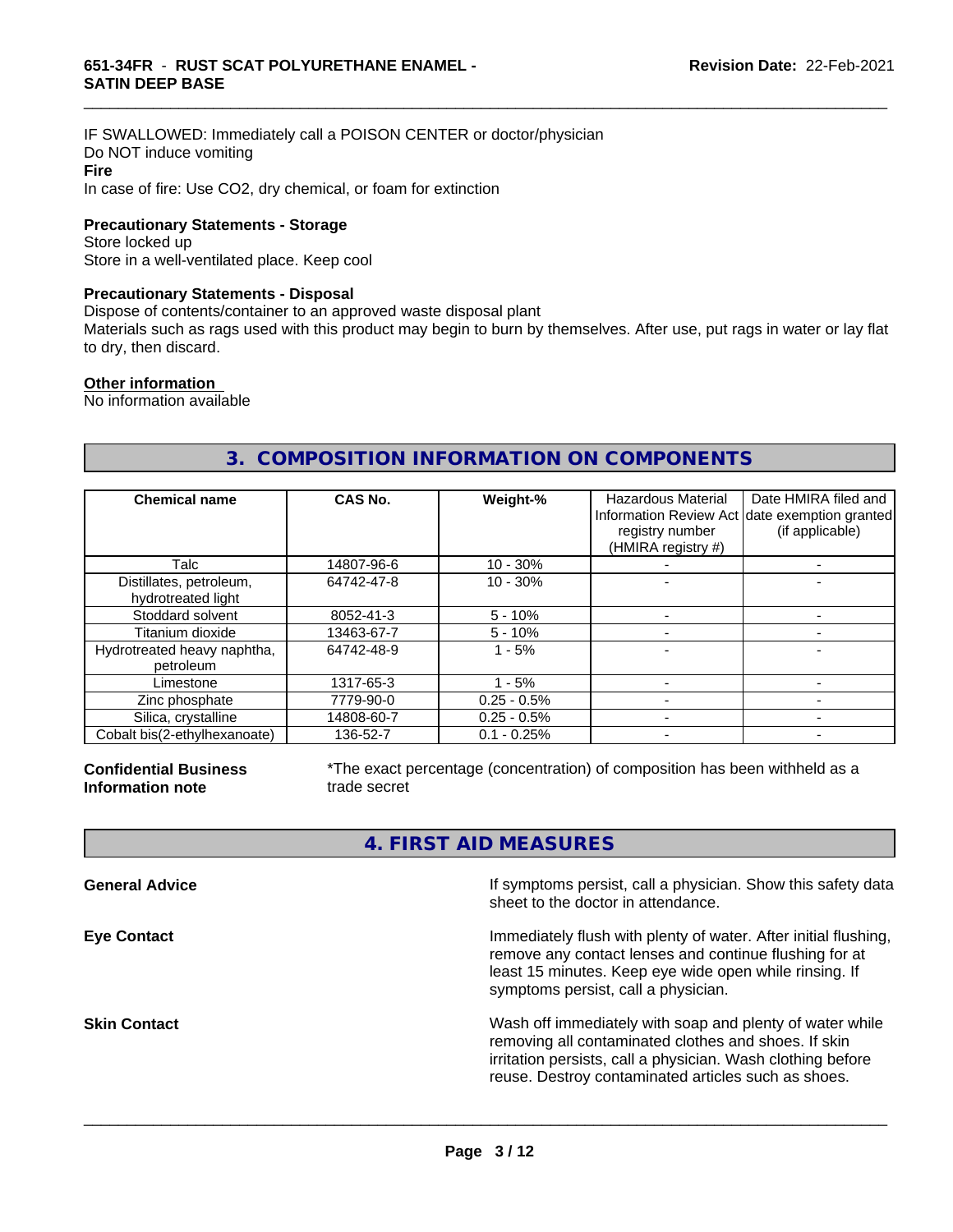| <b>Inhalation</b>                      | Move to fresh air. If symptoms persist, call a physician.<br>If not breathing, give artificial respiration. Call a physician<br>immediately.                                                     |
|----------------------------------------|--------------------------------------------------------------------------------------------------------------------------------------------------------------------------------------------------|
| Ingestion                              | Clean mouth with water and afterwards drink plenty of<br>water. Do not induce vomiting without medical advice.<br>Never give anything by mouth to an unconscious person.<br>Consult a physician. |
| <b>Protection Of First-Aiders</b>      | Use personal protective equipment.                                                                                                                                                               |
| <b>Most Important Symptoms/Effects</b> | May cause allergic skin reaction.                                                                                                                                                                |
| <b>Notes To Physician</b>              | Treat symptomatically.                                                                                                                                                                           |

\_\_\_\_\_\_\_\_\_\_\_\_\_\_\_\_\_\_\_\_\_\_\_\_\_\_\_\_\_\_\_\_\_\_\_\_\_\_\_\_\_\_\_\_\_\_\_\_\_\_\_\_\_\_\_\_\_\_\_\_\_\_\_\_\_\_\_\_\_\_\_\_\_\_\_\_\_\_\_\_\_\_\_\_\_\_\_\_\_\_\_\_\_

**5. FIRE-FIGHTING MEASURES**

| <b>Suitable Extinguishing Media</b>                                                                 | Foam, dry powder or water. Use extinguishing measures<br>that are appropriate to local circumstances and the<br>surrounding environment.                                                                                                               |  |  |  |
|-----------------------------------------------------------------------------------------------------|--------------------------------------------------------------------------------------------------------------------------------------------------------------------------------------------------------------------------------------------------------|--|--|--|
| Protective equipment and precautions for firefighters                                               | As in any fire, wear self-contained breathing apparatus<br>pressure-demand, MSHA/NIOSH (approved or equivalent)<br>and full protective gear.                                                                                                           |  |  |  |
| <b>Specific Hazards Arising From The Chemical</b>                                                   | Combustible material. Closed containers may rupture if<br>exposed to fire or extreme heat. Keep product and empty<br>container away from heat and sources of ignition. Thermal<br>decomposition can lead to release of irritating gases and<br>vapors. |  |  |  |
| <b>Sensitivity to mechanical impact</b>                                                             | No                                                                                                                                                                                                                                                     |  |  |  |
| Sensitivity to static discharge                                                                     | Yes                                                                                                                                                                                                                                                    |  |  |  |
| <b>Flash Point Data</b><br>Flash point (°F)<br>Flash Point (°C)<br><b>Method</b>                    | 102<br>39<br><b>PMCC</b>                                                                                                                                                                                                                               |  |  |  |
| <b>Flammability Limits In Air</b>                                                                   |                                                                                                                                                                                                                                                        |  |  |  |
| Lower flammability limit:<br><b>Upper flammability limit:</b>                                       | Not available<br>Not available                                                                                                                                                                                                                         |  |  |  |
| Health: 2<br>Flammability: 2<br><b>NFPA</b>                                                         | Instability: 0<br><b>Special: Not Applicable</b>                                                                                                                                                                                                       |  |  |  |
| <b>NFPA Legend</b><br>0 - Not Hazardous<br>1 - Slightly<br>2 - Moderate<br>$3 - High$<br>4 - Severe |                                                                                                                                                                                                                                                        |  |  |  |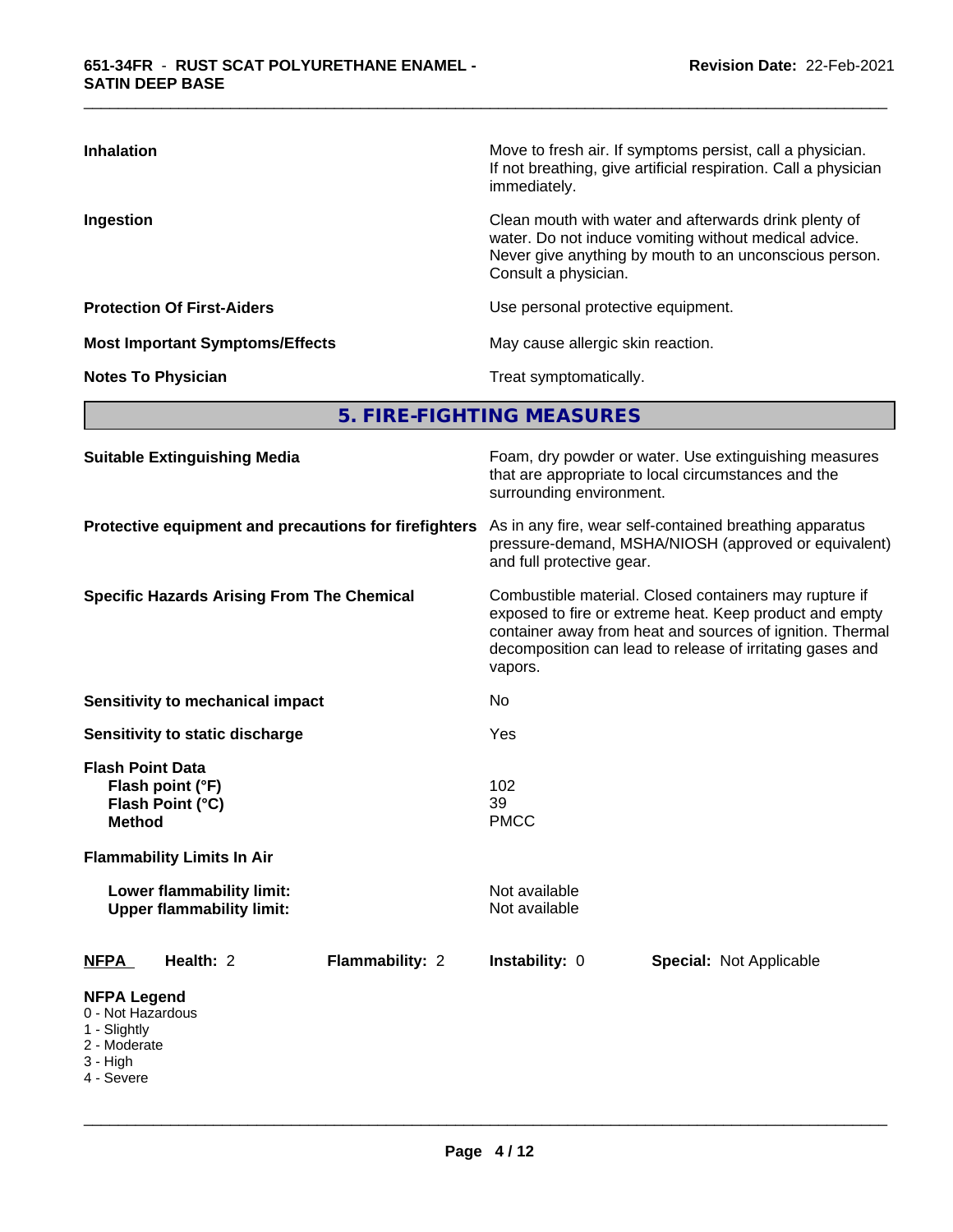*The ratings assigned are only suggested ratings, the contractor/employer has ultimate responsibilities for NFPA ratings where this system is used.*

\_\_\_\_\_\_\_\_\_\_\_\_\_\_\_\_\_\_\_\_\_\_\_\_\_\_\_\_\_\_\_\_\_\_\_\_\_\_\_\_\_\_\_\_\_\_\_\_\_\_\_\_\_\_\_\_\_\_\_\_\_\_\_\_\_\_\_\_\_\_\_\_\_\_\_\_\_\_\_\_\_\_\_\_\_\_\_\_\_\_\_\_\_

*Additional information regarding the NFPA rating system is available from the National Fire Protection Agency (NFPA) at www.nfpa.org.*

# **6. ACCIDENTAL RELEASE MEASURES**

| <b>Personal Precautions</b>      | Use personal protective equipment. Remove all sources of<br>ignition.                                                                                                                                                                                                                                            |
|----------------------------------|------------------------------------------------------------------------------------------------------------------------------------------------------------------------------------------------------------------------------------------------------------------------------------------------------------------|
| <b>Other Information</b>         | Prevent further leakage or spillage if safe to do so. Do not<br>allow material to contaminate ground water system.<br>Prevent product from entering drains. Do not flush into<br>surface water or sanitary sewer system. Local authorities<br>should be advised if significant spillages cannot be<br>contained. |
| <b>Environmental precautions</b> | See Section 12 for additional Ecological Information.                                                                                                                                                                                                                                                            |
| <b>Methods for Cleaning Up</b>   | Dam up. Soak up with inert absorbent material. Pick up<br>and transfer to properly labeled containers. Clean<br>contaminated surface thoroughly.                                                                                                                                                                 |

# **7. HANDLING AND STORAGE**

| <b>Handling</b>               | Use only in area provided with appropriate exhaust<br>ventilation. Do not breathe vapors or spray mist. Wear<br>personal protective equipment. Take precautionary<br>measures against static discharges. To avoid ignition of<br>vapors by static electricity discharge, all metal parts of the<br>equipment must be grounded. Keep away from open<br>flames, hot surfaces and sources of ignition. |
|-------------------------------|-----------------------------------------------------------------------------------------------------------------------------------------------------------------------------------------------------------------------------------------------------------------------------------------------------------------------------------------------------------------------------------------------------|
| <b>Storage</b>                | Keep containers tightly closed in a dry, cool and<br>well-ventilated place. Keep away from heat. Keep away<br>from open flames, hot surfaces and sources of ignition.<br>Keep in properly labeled containers. Keep out of the reach<br>of children.                                                                                                                                                 |
|                               | <b>DANGER</b> - Rags, steel wool or waste soaked with this<br>product may spontaneously catch fire if improperly<br>discarded. Immediately after use, place rags, steel wool or<br>waste in a sealed water-filled metal container.                                                                                                                                                                  |
| <b>Incompatible Materials</b> | Incompatible with strong acids and bases and strong<br>oxidizing agents.                                                                                                                                                                                                                                                                                                                            |

# **8. EXPOSURE CONTROLS/PERSONAL PROTECTION**

**Exposure Limits**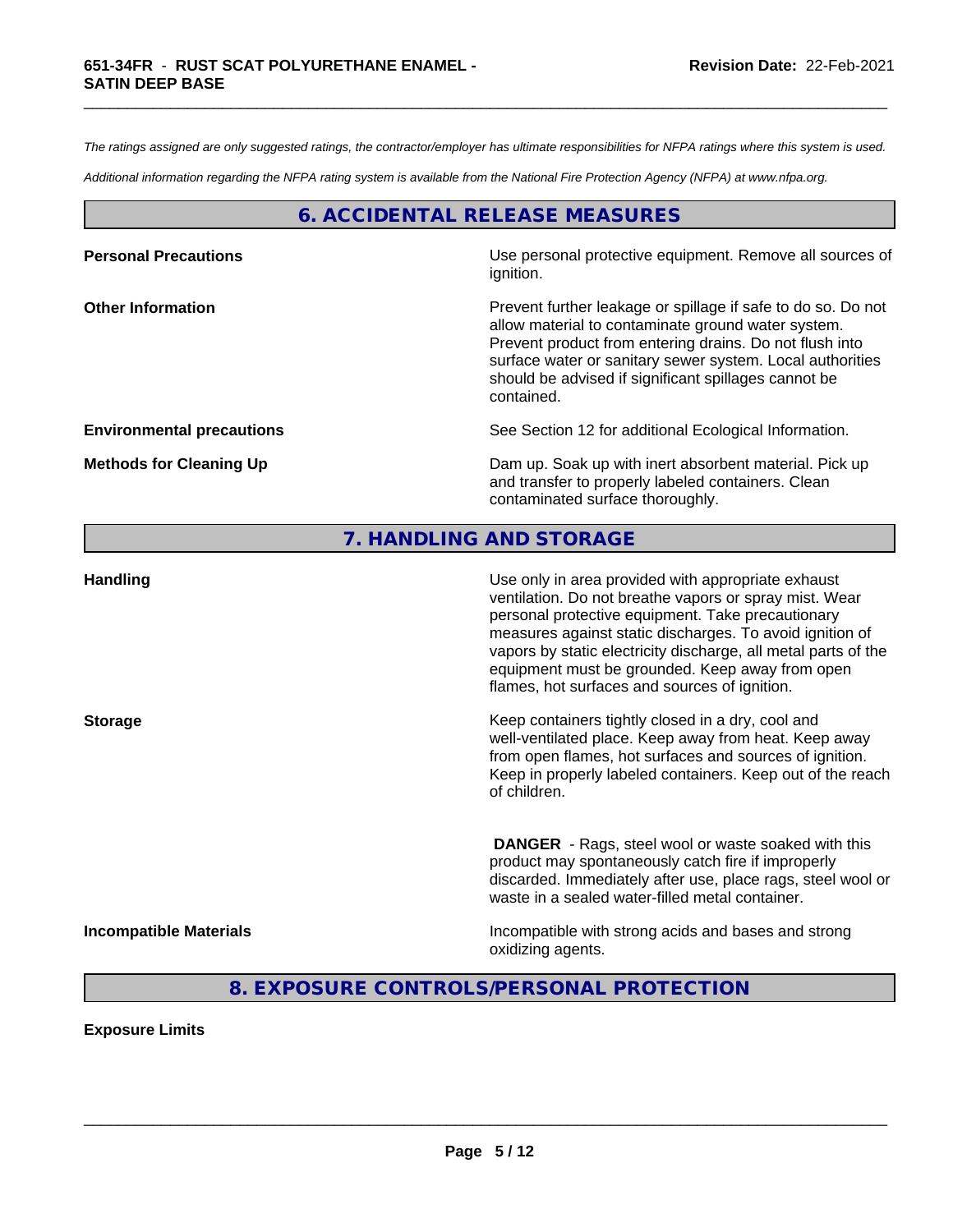#### **651-34FR** - **RUST SCAT POLYURETHANE ENAMEL - SATIN DEEP BASE**

| <b>Chemical name</b>                          | <b>ACGIH TLV</b>                                                                                                                              | <b>Alberta</b>                                 | <b>British Columbia</b>                                                                    | <b>Ontario</b>                 | Quebec                                             |
|-----------------------------------------------|-----------------------------------------------------------------------------------------------------------------------------------------------|------------------------------------------------|--------------------------------------------------------------------------------------------|--------------------------------|----------------------------------------------------|
| Talc                                          | TWA: $2 \text{ mq/m}^3$<br>particulate matter<br>containing no<br>asbestos and <1%<br>crystalline silica,<br>respirable particulate<br>matter | $2 \text{ mg/m}^3$ - TWA                       | $2 \text{ mg/m}^3$ - TWA                                                                   | 2 mg/m <sup>3</sup> - TWA      | 3 mg/m <sup>3</sup> - TWAEV                        |
| Distillates, petroleum,<br>hydrotreated light | N/E                                                                                                                                           | N/E                                            | $200$ mg/m <sup>3</sup> - TWA<br>Skin absorption can<br>contribute to overall<br>exposure. | N/E                            | N/E                                                |
| Stoddard solvent                              | TWA: 100 ppm                                                                                                                                  | 100 ppm - TWA<br>$572$ mg/m <sup>3</sup> - TWA | $290 \text{ mg/m}^3$ - TWA<br>580 mg/m $3 -$ STEL                                          | $525 \text{ mg/m}^3$ - TWA     | 100 ppm - TWAEV<br>$525$ mg/m <sup>3</sup> - TWAEV |
| Titanium dioxide                              | TWA: $10 \text{ mg/m}^3$                                                                                                                      | 10 mg/m $3$ - TWA                              | 10 mg/m $3$ - TWA<br>$3$ mg/m <sup>3</sup> - TWA                                           | 10 mg/m $3$ - TWA              | 10 mg/m $3$ - TWAEV                                |
| Limestone                                     | N/E                                                                                                                                           | 10 mg/m $3$ - TWA                              | 10 mg/m $3$ - TWA<br>$3$ mg/m <sup>3</sup> - TWA<br>$20$ mg/m <sup>3</sup> - STEL          | N/E                            | 10 mg/m $3$ - TWAEV                                |
| Silica, crystalline                           | TWA: $0.025$ mg/m <sup>3</sup><br>respirable particulate<br>matter                                                                            | $0.025$ mg/m <sup>3</sup> - TWA                | $0.025$ mg/m <sup>3</sup> - TWA                                                            | $0.10$ mg/m <sup>3</sup> - TWA | $0.1$ mg/m <sup>3</sup> - TWAEV                    |

\_\_\_\_\_\_\_\_\_\_\_\_\_\_\_\_\_\_\_\_\_\_\_\_\_\_\_\_\_\_\_\_\_\_\_\_\_\_\_\_\_\_\_\_\_\_\_\_\_\_\_\_\_\_\_\_\_\_\_\_\_\_\_\_\_\_\_\_\_\_\_\_\_\_\_\_\_\_\_\_\_\_\_\_\_\_\_\_\_\_\_\_\_

#### **Legend**

ACGIH - American Conference of Governmental Industrial Hygienists Alberta - Alberta Occupational Exposure Limits

British Columbia - British Columbia Occupational Exposure Limits

Ontario - Ontario Occupational Exposure Limits

Quebec - Quebec Occupational Exposure Limits

N/E - Not established

#### **Personal Protective Equipment**

**Engineering Measures Ensure** Ensure adequate ventilation, especially in confined areas.

**Eye/Face Protection** Safety glasses with side-shields. If splashes are likely to occur, wear: Tightly fitting safety goggles **Skin Protection Skin Protection Long sleeved clothing. Protective gloves. Respiratory Protection In operations where exposure limits are exceeded, use a** NIOSH approved respirator that has been selected by a technically qualified person for the specific work conditions. When spraying the product or applying in confined areas, wear a NIOSH approved respirator specified for paint spray or organic vapors.

**Hygiene Measures Avoid contact with skin, eyes and clothing. Remove and Hygiene Measures Avoid contact with skin, eyes and clothing. Remove and** wash contaminated clothing before re-use. Wash thoroughly after handling. When using do not eat, drink or smoke.

# **9. PHYSICAL AND CHEMICAL PROPERTIES**

**Appearance** liquid **Density (lbs/gal)** 10.05 - 10.15 **Specific Gravity** 1.21 - 1.23

**Odor** solvent **Odor Threshold No information available No information available pH pH**  $\blacksquare$ **Viscosity (cps)** No information available **Solubility(ies)** No information available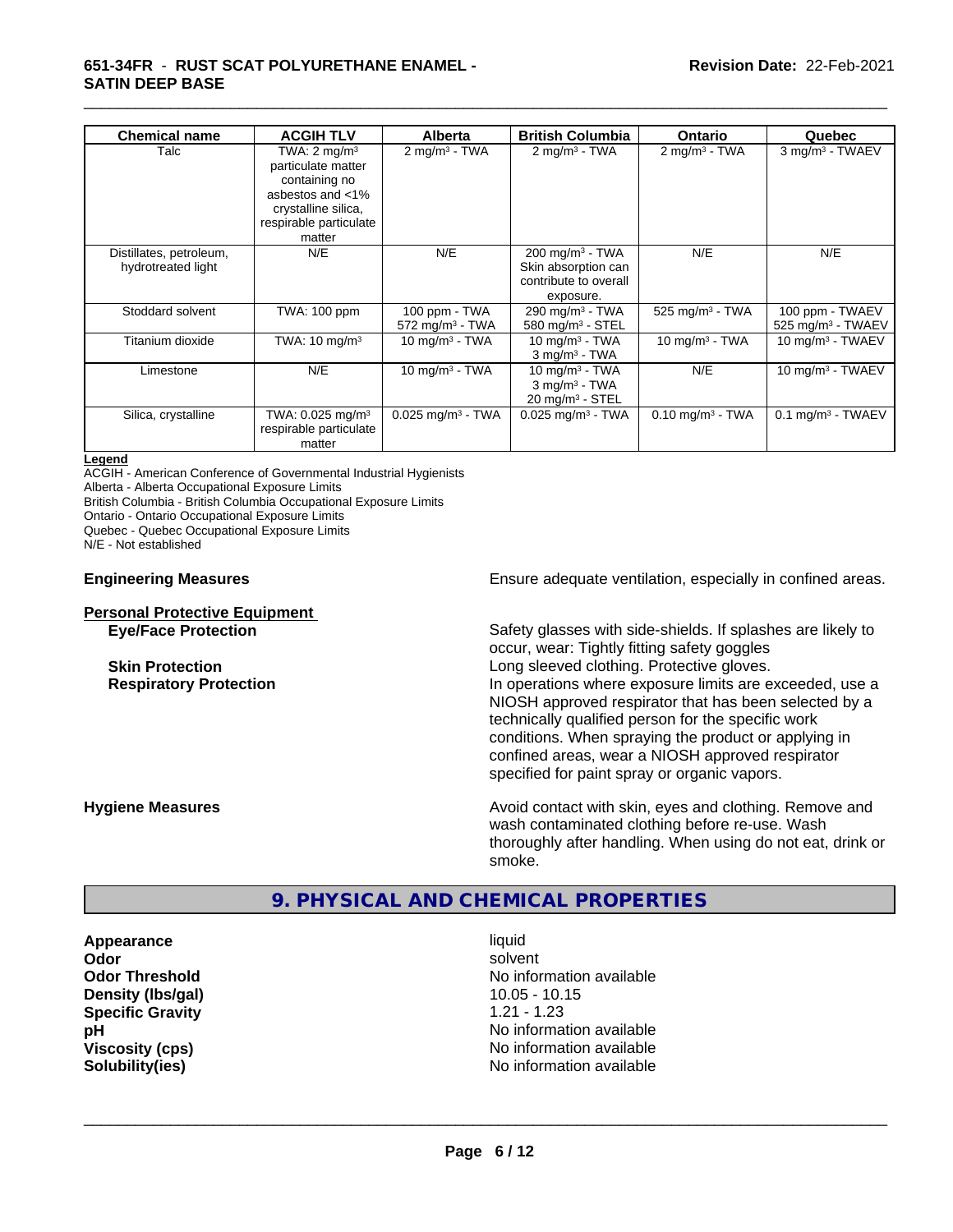**Water solubility**<br> **Evaporation Rate**<br> **Evaporation Rate**<br> **Evaporation Rate Evaporation Rate Evaporation Rate** No information available<br> **Vapor pressure** No information available **Vapor density**<br> **We Solids**<br>
We Solids
2019 Wt. % Solids **Vol. % Solids** 45 - 55 **Wt. % Volatiles** 25 - 35 **Vol. % Volatiles** 45 - 55 **VOC Regulatory Limit (g/L)** < 400 **Boiling Point (°F)** 279 **Boiling Point (°C)** 137 **Freezing point (°F)** No information available **Freezing Point (°C)**<br> **Flash point (°F)**<br> **Flash point (°F)**<br> **Plash point (°F) Flash point (°F) Flash Point (°C)** 39 **Method** PMCC **Flammability (solid, gas)** Not applicable **Upper flammability limit:** Not applicable **Lower flammability limit:**<br> **Autoignition Temperature (°F)** Not applicable Not applicable **Autoignition Temperature (°F) Autoignition Temperature (°C)** No information available **Decomposition Temperature (°F)** No information available **Decomposition Temperature (°C)** No information available **Partition coefficient** No information available

**No information available** 

\_\_\_\_\_\_\_\_\_\_\_\_\_\_\_\_\_\_\_\_\_\_\_\_\_\_\_\_\_\_\_\_\_\_\_\_\_\_\_\_\_\_\_\_\_\_\_\_\_\_\_\_\_\_\_\_\_\_\_\_\_\_\_\_\_\_\_\_\_\_\_\_\_\_\_\_\_\_\_\_\_\_\_\_\_\_\_\_\_\_\_\_\_

# **10. STABILITY AND REACTIVITY**

| <b>Reactivity</b>                       | Not Applicable                                                                           |
|-----------------------------------------|------------------------------------------------------------------------------------------|
| <b>Chemical Stability</b>               | Stable under normal conditions. Hazardous polymerisation<br>does not occur.              |
| <b>Conditions to avoid</b>              | Keep away from open flames, hot surfaces, static<br>electricity and sources of ignition. |
| <b>Incompatible Materials</b>           | Incompatible with strong acids and bases and strong<br>oxidizing agents.                 |
| <b>Hazardous Decomposition Products</b> | Thermal decomposition can lead to release of irritating<br>gases and vapors.             |
| Possibility of hazardous reactions      | None under normal conditions of use.                                                     |

**11. TOXICOLOGICAL INFORMATION**

#### **Product Information Information on likely routes of exposure**

**Acute Toxicity<br>Product Information** 

**Principal Routes of Exposure Exposure** Eye contact, skin contact and inhalation.

 $\overline{\phantom{a}}$  ,  $\overline{\phantom{a}}$  ,  $\overline{\phantom{a}}$  ,  $\overline{\phantom{a}}$  ,  $\overline{\phantom{a}}$  ,  $\overline{\phantom{a}}$  ,  $\overline{\phantom{a}}$  ,  $\overline{\phantom{a}}$  ,  $\overline{\phantom{a}}$  ,  $\overline{\phantom{a}}$  ,  $\overline{\phantom{a}}$  ,  $\overline{\phantom{a}}$  ,  $\overline{\phantom{a}}$  ,  $\overline{\phantom{a}}$  ,  $\overline{\phantom{a}}$  ,  $\overline{\phantom{a}}$ 

Repeated or prolonged exposure to organic solvents may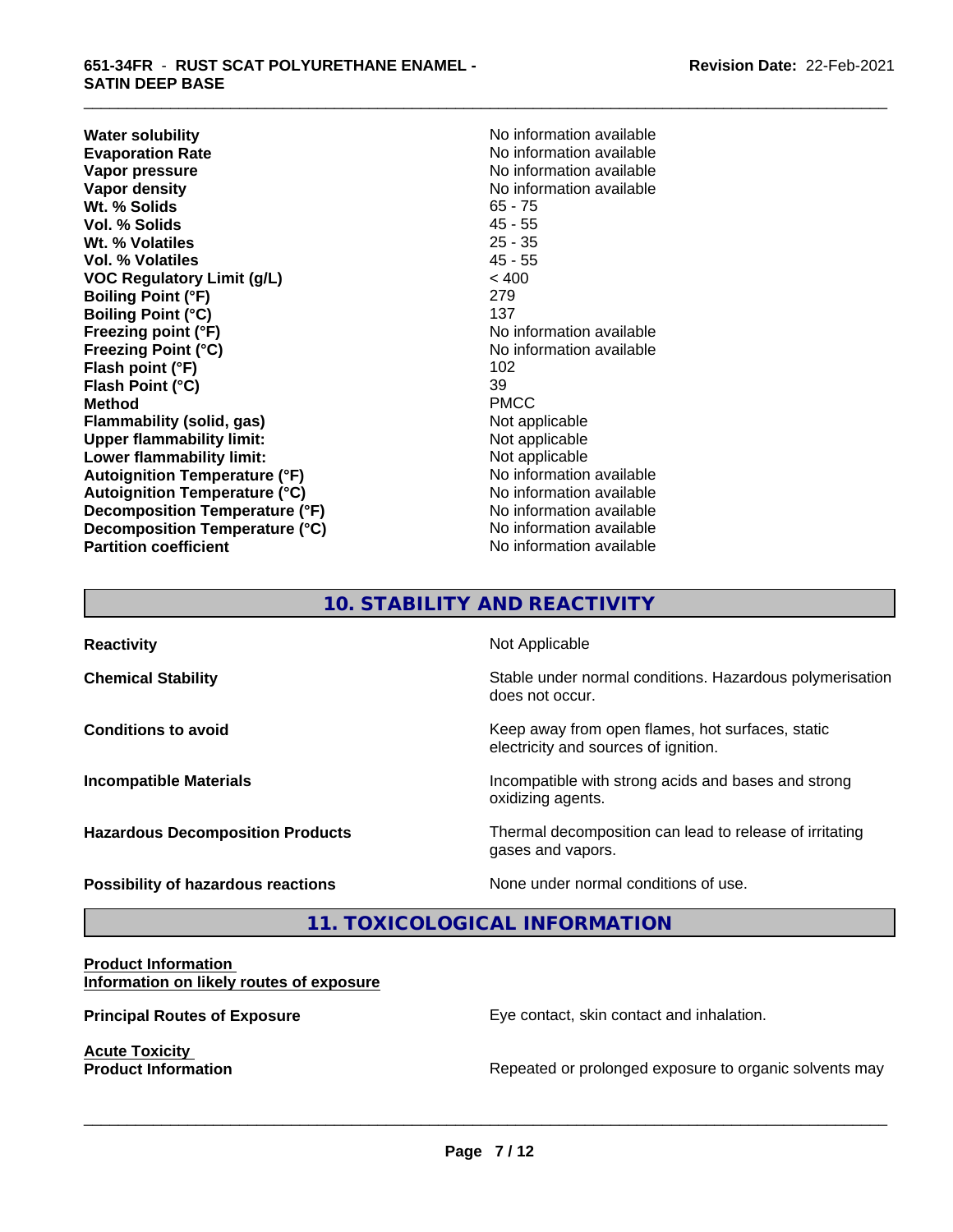|                                                                              | lead to permanent brain and nervous system damage.<br>Intentional misuse by deliberately concentrating and<br>inhaling vapors may be harmful or fatal.                                                                                     |
|------------------------------------------------------------------------------|--------------------------------------------------------------------------------------------------------------------------------------------------------------------------------------------------------------------------------------------|
| Symptoms related to the physical, chemical and toxicological characteristics |                                                                                                                                                                                                                                            |
| <b>Symptoms</b>                                                              | No information available                                                                                                                                                                                                                   |
|                                                                              | Delayed and immediate effects as well as chronic effects from short and long-term exposure                                                                                                                                                 |
| Eye contact                                                                  | Contact with eyes may cause irritation.                                                                                                                                                                                                    |
| <b>Skin contact</b>                                                          | May cause skin irritation and/or dermatitis. Prolonged skin<br>contact may defat the skin and produce dermatitis.                                                                                                                          |
| <b>Inhalation</b>                                                            | High vapor / aerosol concentrations are irritating to the<br>eyes, nose, throat and lungs and may cause headaches,<br>dizziness, drowsiness, unconsciousness, and other central<br>nervous system effects.                                 |
| Ingestion                                                                    | Ingestion may cause irritation to mucous membranes.<br>Small amounts of this product aspirated into the<br>respiratory system during ingestion or vomiting may cause<br>mild to severe pulmonary injury, possibly progressing to<br>death. |
| <b>Sensitization</b>                                                         | May cause an allergic skin reaction.                                                                                                                                                                                                       |
| <b>Neurological Effects</b>                                                  | No information available.                                                                                                                                                                                                                  |
| <b>Mutagenic Effects</b>                                                     | No information available.                                                                                                                                                                                                                  |
| <b>Reproductive Effects</b>                                                  | May damage fertility or the unborn child.                                                                                                                                                                                                  |
| <b>Developmental Effects</b>                                                 | No information available.                                                                                                                                                                                                                  |
| <b>Target organ effects</b>                                                  | No information available.                                                                                                                                                                                                                  |
| <b>STOT - single exposure</b>                                                | No information available.                                                                                                                                                                                                                  |
| <b>STOT - repeated exposure</b>                                              | Causes damage to organs through prolonged or repeated<br>exposure if inhaled.                                                                                                                                                              |
| Other adverse effects                                                        | No information available.                                                                                                                                                                                                                  |
| <b>Aspiration Hazard</b>                                                     | May be harmful if swallowed and enters airways. Small<br>amounts of this product aspirated into the respiratory                                                                                                                            |
|                                                                              | system during ingestion or vomiting may cause mild to<br>severe pulmonary injury, possibly progressing to death.                                                                                                                           |

\_\_\_\_\_\_\_\_\_\_\_\_\_\_\_\_\_\_\_\_\_\_\_\_\_\_\_\_\_\_\_\_\_\_\_\_\_\_\_\_\_\_\_\_\_\_\_\_\_\_\_\_\_\_\_\_\_\_\_\_\_\_\_\_\_\_\_\_\_\_\_\_\_\_\_\_\_\_\_\_\_\_\_\_\_\_\_\_\_\_\_\_\_

## **Numerical measures of toxicity**

# **The following values are calculated based on chapter 3.1 of the GHS document**

**ATEmix (oral)** 69425 mg/kg

 $\overline{\phantom{a}}$  ,  $\overline{\phantom{a}}$  ,  $\overline{\phantom{a}}$  ,  $\overline{\phantom{a}}$  ,  $\overline{\phantom{a}}$  ,  $\overline{\phantom{a}}$  ,  $\overline{\phantom{a}}$  ,  $\overline{\phantom{a}}$  ,  $\overline{\phantom{a}}$  ,  $\overline{\phantom{a}}$  ,  $\overline{\phantom{a}}$  ,  $\overline{\phantom{a}}$  ,  $\overline{\phantom{a}}$  ,  $\overline{\phantom{a}}$  ,  $\overline{\phantom{a}}$  ,  $\overline{\phantom{a}}$ 

#### **Component Information**

| Chemical name                        | Oral LD50             | Dermal LD50             | Inhalation LC50                      |
|--------------------------------------|-----------------------|-------------------------|--------------------------------------|
| Distillates, petroleum, hydrotreated | $>$ 5000 mg/kg (Rat)  | $>$ 2000 mg/kg (Rabbit) | $> 5.2$ mg/L (Rat) 4 h               |
| light                                |                       |                         |                                      |
| 64742-47-8                           |                       |                         |                                      |
| Titanium dioxide                     | $> 10000$ mg/kg (Rat) |                         |                                      |
| 13463-67-7                           |                       |                         |                                      |
| Hydrotreated heavy naphtha,          | $> 6000$ mg/kg (Rat)  | $>$ 3160 mg/kg (Rabbit) | $> 8500$ mg/m <sup>3</sup> (Rat) 4 h |
| petroleum                            |                       |                         |                                      |
| 64742-48-9                           |                       |                         |                                      |
| Zinc phosphate                       | $>$ 5000 mg/kg (Rat)  |                         |                                      |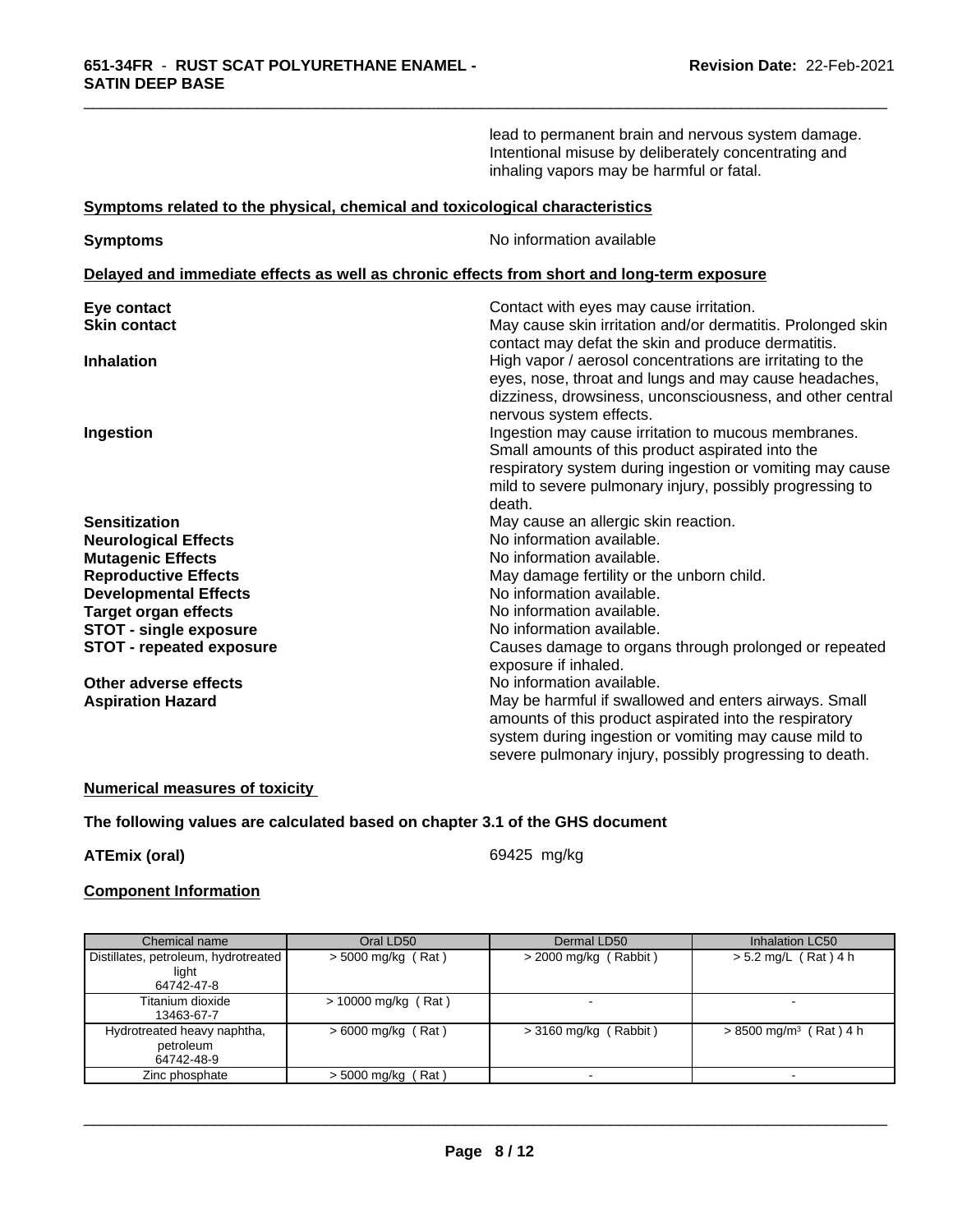#### **651-34FR** - **RUST SCAT POLYURETHANE ENAMEL - SATIN DEEP BASE**

| 7779-90-0                    |                           |                           |
|------------------------------|---------------------------|---------------------------|
| Cobalt bis(2-ethylhexanoate) | Rabbit<br>5000 mg/kg<br>. | Rat,<br>10 mg/L<br>.<br>ີ |
| 136-52-7                     |                           |                           |

\_\_\_\_\_\_\_\_\_\_\_\_\_\_\_\_\_\_\_\_\_\_\_\_\_\_\_\_\_\_\_\_\_\_\_\_\_\_\_\_\_\_\_\_\_\_\_\_\_\_\_\_\_\_\_\_\_\_\_\_\_\_\_\_\_\_\_\_\_\_\_\_\_\_\_\_\_\_\_\_\_\_\_\_\_\_\_\_\_\_\_\_\_

#### **Chronic Toxicity**

#### **Carcinogenicity**

*The information below indicateswhether each agency has listed any ingredient as a carcinogen:.*

| <b>Chemical name</b>         | <b>IARC</b>                    | <b>NTP</b>                   |
|------------------------------|--------------------------------|------------------------------|
|                              | 2B - Possible Human Carcinogen |                              |
| Titanium dioxide             |                                |                              |
|                              | - Human Carcinogen             | Known Human Carcinogen       |
| Silica, crystalline          |                                |                              |
|                              | 2B - Possible Human Carcinogen | Reasonably Anticipated Human |
| Cobalt bis(2-ethylhexanoate) |                                | Carcinogen                   |

• Crystalline Silica has been determined to be carcinogenic to humans by IARC (1) when in respirable form. Risk of cancer depends on duration and level of inhalation exposure to spray mist or dust from sanding the dried paint.

• Although IARC has classified titanium dioxide as possibly carcinogenic to humans (2B), their summary concludes: "No significant exposure to titanium dioxide is thought to occur during the use of products in which titanium dioxide is bound to other materials, such as paint."

• Cobalt and cobalt compounds are listed as possible human carcinogens by IARC (2B). However, there is inadequate evidence of the carcinogenicity of cobalt and cobalt compounds in humans.

#### **Legend**

IARC - International Agency for Research on Cancer NTP - National Toxicity Program OSHA - Occupational Safety & Health Administration

**12. ECOLOGICAL INFORMATION**

# **Ecotoxicity Effects**

The environmental impact of this product has not been fully investigated.

### **Product Information**

#### **Acute Toxicity to Fish**

No information available

#### **Acute Toxicity to Aquatic Invertebrates**

No information available

#### **Acute Toxicity to Aquatic Plants**

No information available

#### **Persistence / Degradability**

No information available.

#### **Bioaccumulation**

There is no data for this product.

### **Mobility in Environmental Media**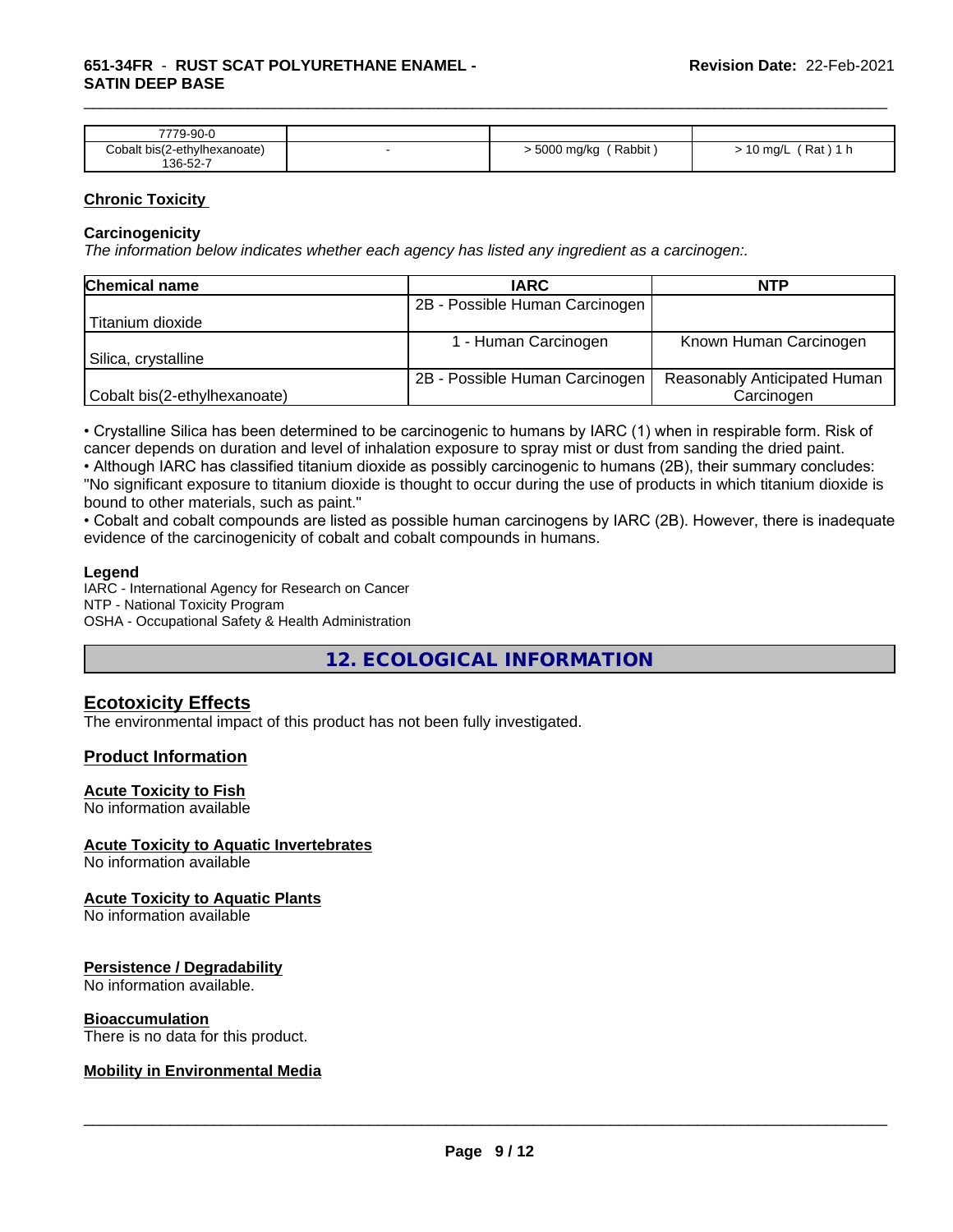No information available.

#### **Ozone**

No information available

### **Component Information**

#### **Acute Toxicity to Fish**

Titanium dioxide  $LC50: > 1000$  mg/L (Fathead Minnow - 96 hr.)

#### **Acute Toxicity to Aquatic Invertebrates**

No information available

#### **Acute Toxicity to Aquatic Plants**

No information available

| Dispose of in accordance with federal, state, provincial, and local regulations.<br>Local requirements may vary, consult your sanitation department or<br>state-designated environmental protection agency for more disposal options. |                              | 13. DISPOSAL CONSIDERATIONS                                                     |
|---------------------------------------------------------------------------------------------------------------------------------------------------------------------------------------------------------------------------------------|------------------------------|---------------------------------------------------------------------------------|
|                                                                                                                                                                                                                                       | <b>Waste Disposal Method</b> |                                                                                 |
| <b>Empty Container Warning</b><br>container is emptied. Residual vapors may explode on ignition.                                                                                                                                      |                              | Emptied containers may retain product residue. Follow label warnings even after |

\_\_\_\_\_\_\_\_\_\_\_\_\_\_\_\_\_\_\_\_\_\_\_\_\_\_\_\_\_\_\_\_\_\_\_\_\_\_\_\_\_\_\_\_\_\_\_\_\_\_\_\_\_\_\_\_\_\_\_\_\_\_\_\_\_\_\_\_\_\_\_\_\_\_\_\_\_\_\_\_\_\_\_\_\_\_\_\_\_\_\_\_\_

#### **14. TRANSPORT INFORMATION**

| <b>TDG</b><br><b>Proper Shipping Name</b><br><b>Hazard class</b><br>UN-No.<br><b>Packing Group</b><br><b>Description</b> | <b>PAINT</b><br>3<br>UN1263<br>Ш<br>UN1263, PAINT, 3, III                                                                                                                           |  |
|--------------------------------------------------------------------------------------------------------------------------|-------------------------------------------------------------------------------------------------------------------------------------------------------------------------------------|--|
|                                                                                                                          | In Canada, Class 3 flammable liquids may be reclassified as non-regulated for domestic ground transportation if<br>they meet the requirements of TDG General Exemption SOR/2008-34. |  |
| <b>ICAO/IATA</b>                                                                                                         | Contact the preparer for further information.                                                                                                                                       |  |
| <b>IMDG/IMO</b>                                                                                                          | Contact the preparer for further information.                                                                                                                                       |  |
|                                                                                                                          | 15. REGULATORY INFORMATION                                                                                                                                                          |  |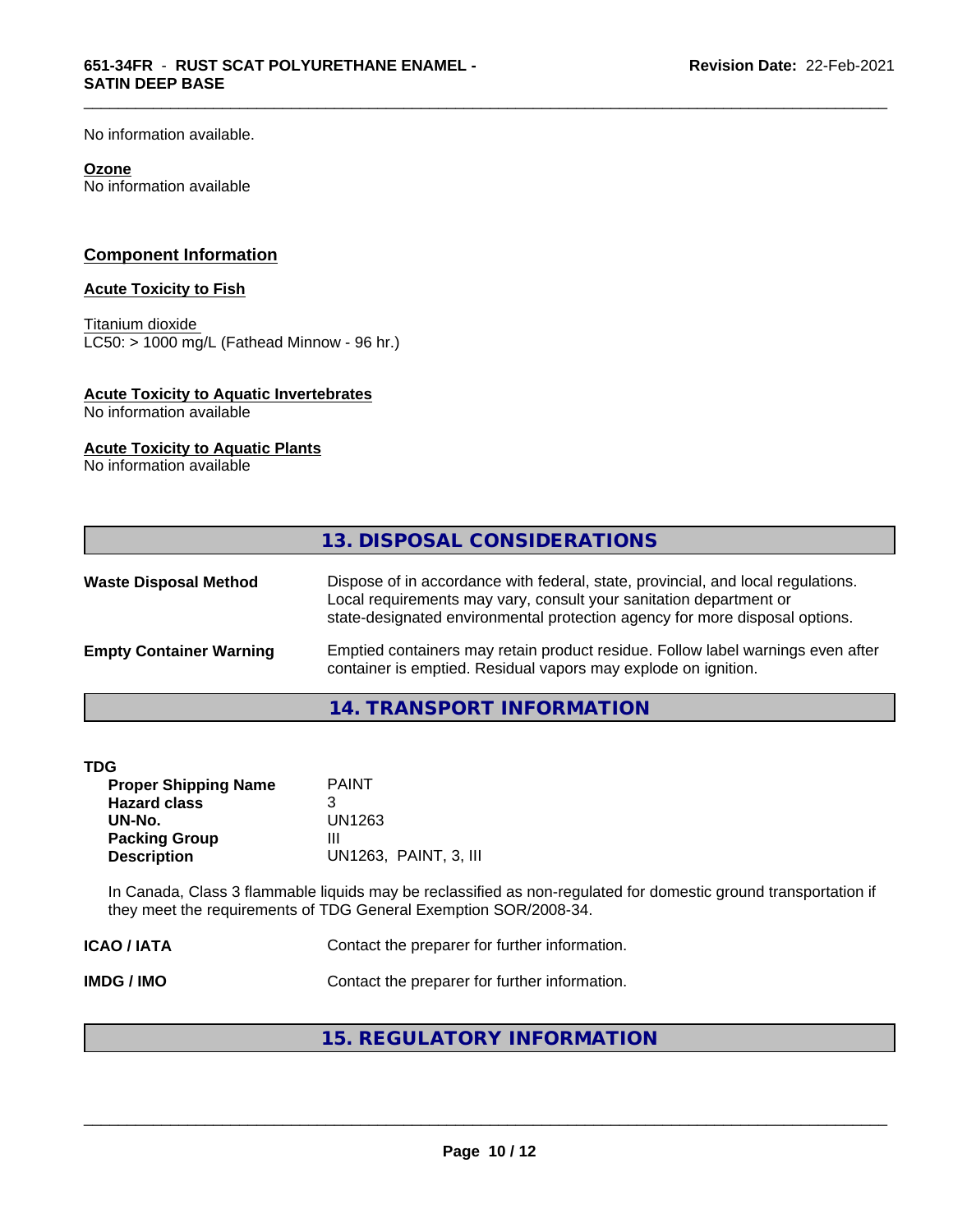## **International Inventories**

| <b>TSCA: United States</b> | Yes - All components are listed or exempt. |
|----------------------------|--------------------------------------------|
| <b>DSL: Canada</b>         | Yes - All components are listed or exempt. |

# **National Pollutant Release Inventory (NPRI)**

#### **NPRI Parts 1- 4**

This product contains the following Parts 1-4 NPRI chemicals:

*None*

#### **NPRI Part 5**

This product contains the following NPRI Part 5 Chemicals:

| <b>Chemical name</b>                 | CAS No.    | Weight-%    | <b>NPRI Part 5</b> |  |
|--------------------------------------|------------|-------------|--------------------|--|
| Distillates, petroleum, hydrotreated | 64742-47-8 | $10 - 30\%$ | Listed             |  |
| light                                |            |             |                    |  |
| Stoddard solvent                     | 8052-41-3  | $5 - 10%$   | Listed             |  |
| Hydrotreated heavy naphtha,          | 64742-48-9 | - 5%        | Listed             |  |
| petroleum                            |            |             |                    |  |

#### **WHMIS Regulatory Status**

This product has been classified in accordance with the hazard criteria of the Hazardous Products Regulations (HPR) and the SDS contains all the information required by the HPR.

**HMIS** - **Health:** 2\* **Flammability:** 2 **Reactivity:** 0 **PPE:** -

#### **HMIS Legend**

- 0 Minimal Hazard
- 1 Slight Hazard
- 2 Moderate Hazard
- 3 Serious Hazard
- 4 Severe Hazard
- **Chronic Hazard**
- X Consult your supervisor or S.O.P. for "Special" handling instructions.

*Note: The PPE rating has intentionally been left blank. Choose appropriate PPE that will protect employees from the hazards the material will present under the actual normal conditions of use.*

*Caution: HMISÒ ratings are based on a 0-4 rating scale, with 0 representing minimal hazards or risks, and 4 representing significant hazards or risks. Although HMISÒ ratings are not required on MSDSs under 29 CFR 1910.1200, the preparer, has chosen to provide them. HMISÒ ratings are to be used only in conjunction with a fully implemented HMISÒ program by workers who have received appropriate HMISÒ training. HMISÒ is a registered trade and service mark of the NPCA. HMISÒ materials may be purchased exclusively from J. J. Keller (800) 327-6868.*

 **WARNING!** If you scrape, sand, or remove old paint, you may release lead dust. LEAD IS TOXIC. EXPOSURE TO LEAD DUST CAN CAUSE SERIOUS ILLNESS, SUCH AS BRAIN DAMAGE, ESPECIALLY IN CHILDREN. PREGNANT WOMEN SHOULD ALSO AVOID EXPOSURE.Wear a NIOSH approved respirator to control lead exposure. Clean up carefully with a HEPA vacuum and a wet mop. Before you start, find out how to protect yourself and your family by logging onto Health Canada at